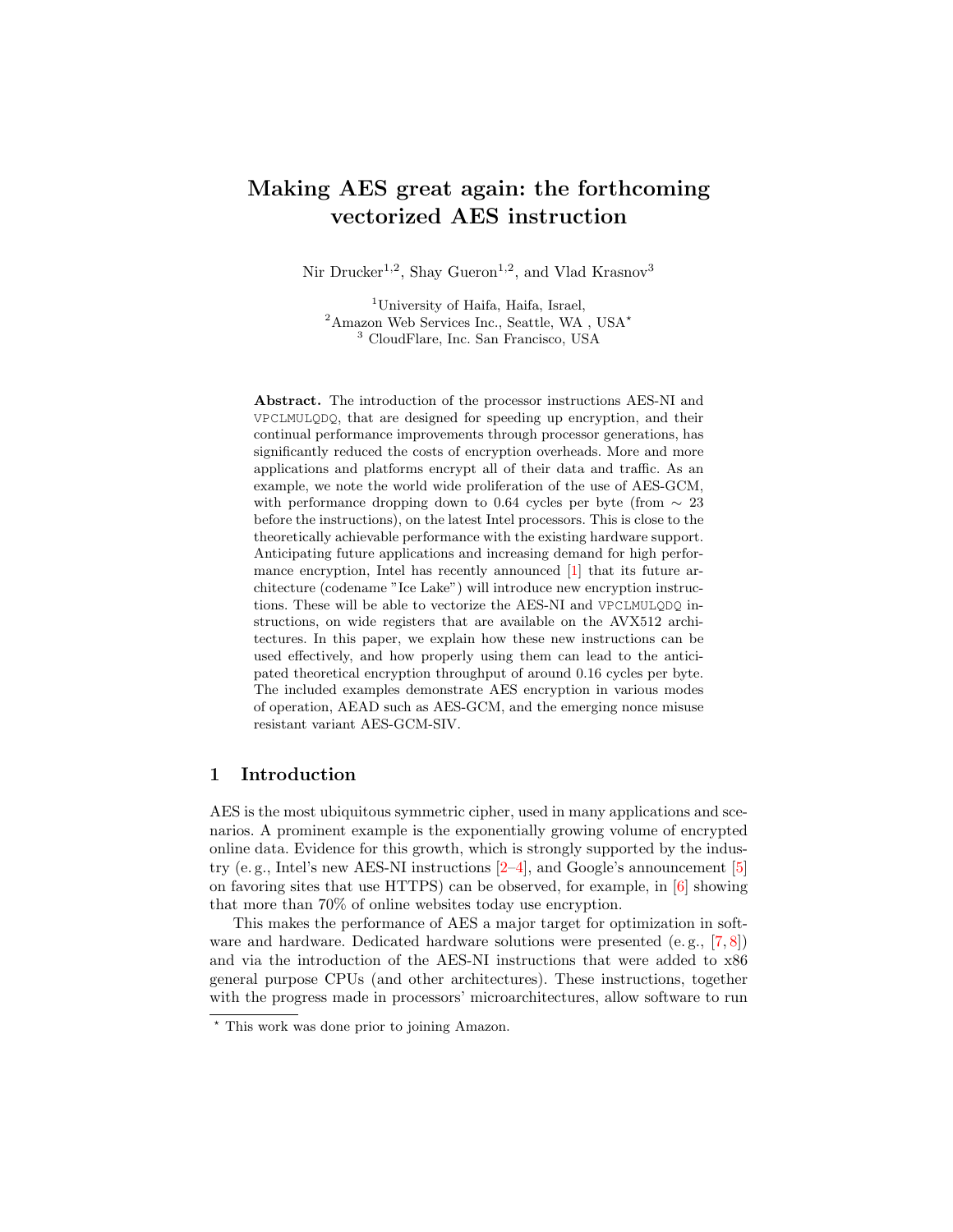the [Authenticated Encryption with Additional Authentication Data \(AEAD\)](#page-0-0) scheme [AES-GCM](#page-0-0) at 0.64 cycles per byte (C/B hereafter), approaching the theoretical performance of encryption only, 0.625 C/B, on such CPUs. Other software optimizations, written in OpenCL or CUDA that aim for the [Graphical](#page-0-0) [Processor Unit \(GPU\)](#page-0-0) [\[9,](#page-9-7)[10\]](#page-9-8) achieve the performance of 0.56 C/B and 0.44 C/B, respectively. Last year, AMD introduced the new "Zen" processor that has two [AES](#page-0-0) units [\[11\]](#page-9-9), and this reduces the theoretical throughput of AES encryption to 0.31 C/B.

Recently, Intel has announced [\[1\]](#page-9-0) that its future architecture, microarchitecture codename "Ice Lake", will add vectorized capabilities to the existing AES-NI instructions, namely VAESENC, VAESENCLAST, VAESDEC, and VAESDECLAST ( VAES\* for short). These instructions are intended to push the performance of [AES](#page-0-0) software further down, to a new theoretical throughput of 0.16 C/B.

This can directly speed up [AES](#page-0-0) modes such as [AES-CTR](#page-0-0) and [AES-CBC,](#page-0-0) and also more elaborate schemes such as [AES-GCM](#page-0-0) and [AES-GCM-SIV](#page-0-0) [\[12,](#page-9-10)[13\]](#page-9-11) (a nonce misuse resistant [AEAD\)](#page-0-0). These two schemes require fast computations of the almost XOR-universal hash functions GHASH and POLYVAL, which are significantly sped up with dedicated "carry-less multiplication" instruction PCLMULQDQ  $[3,14]$  $[3,14]$ . Indeed, fast [AES-GCM\(](#page-0-0)-SIV) implementations can be achieved by using the new instruction that vectorizes the PCLMULQDQ instruction (VPCLMULQDQ) (see [\[15\]](#page-9-14)).

In this paper, we demonstrate how to write software that efficiently uses the new VAES\* and VPCLMULQDQ instructions. While the correctness of our algorithms (and code) can be verified with existing public tools, the actual performance measurements require a real CPU, which is currently unavailable. To address this difficulty, we give predictions based on instructions' count of current and new implementations.

The paper is organized as follows. Section [2](#page-1-0) describes the new VAES\* and VPCLMULQDQ instructions. Section [3](#page-3-0) describes our implementations of [AES](#page-0-0) encryption modes [AES-CTR](#page-0-0) and [AES-CBC.](#page-0-0) Section [4](#page-5-0) focuses on the [AEAD](#page-0-0) schemes [AES-GCM](#page-0-0) and [AES-GCM-SIV.](#page-0-0) In Section [5,](#page-7-0) we explain our results, and we conclude in Section [6.](#page-8-0)

## <span id="page-1-0"></span>2 Preliminaries

We use [AES](#page-0-0) to refer to [AES1](#page-0-0)28. The xor operation is denoted by  $\oplus$ , and concatenation is denoted by  $|| (e.g., 00100111||10101100 = 0010011110101100, which,$ in hexadecimal notation, is the same as  $0 \times 27 \parallel 0 \times 0 = 0 \times 27$  ac). The notation  $X[j : i], j > i$  refers to the values of an array X between positions i and j (included). The case  $i = j$  degenerates to  $X[i]$ . Here, X can be an array of bits or of bytes, depending on the context. For an array of bytes X, we denote by  $\overline{X}$ the corresponding byte swapped array (e.g.,  $X = 0 \times 1234$ ,  $\overline{X} = 0 \times 3412$ ). The two new vectorized AES-NI and PCLMULQDQ instructions are described next. The description of other assembly instructions can be found in [\[16\]](#page-9-15).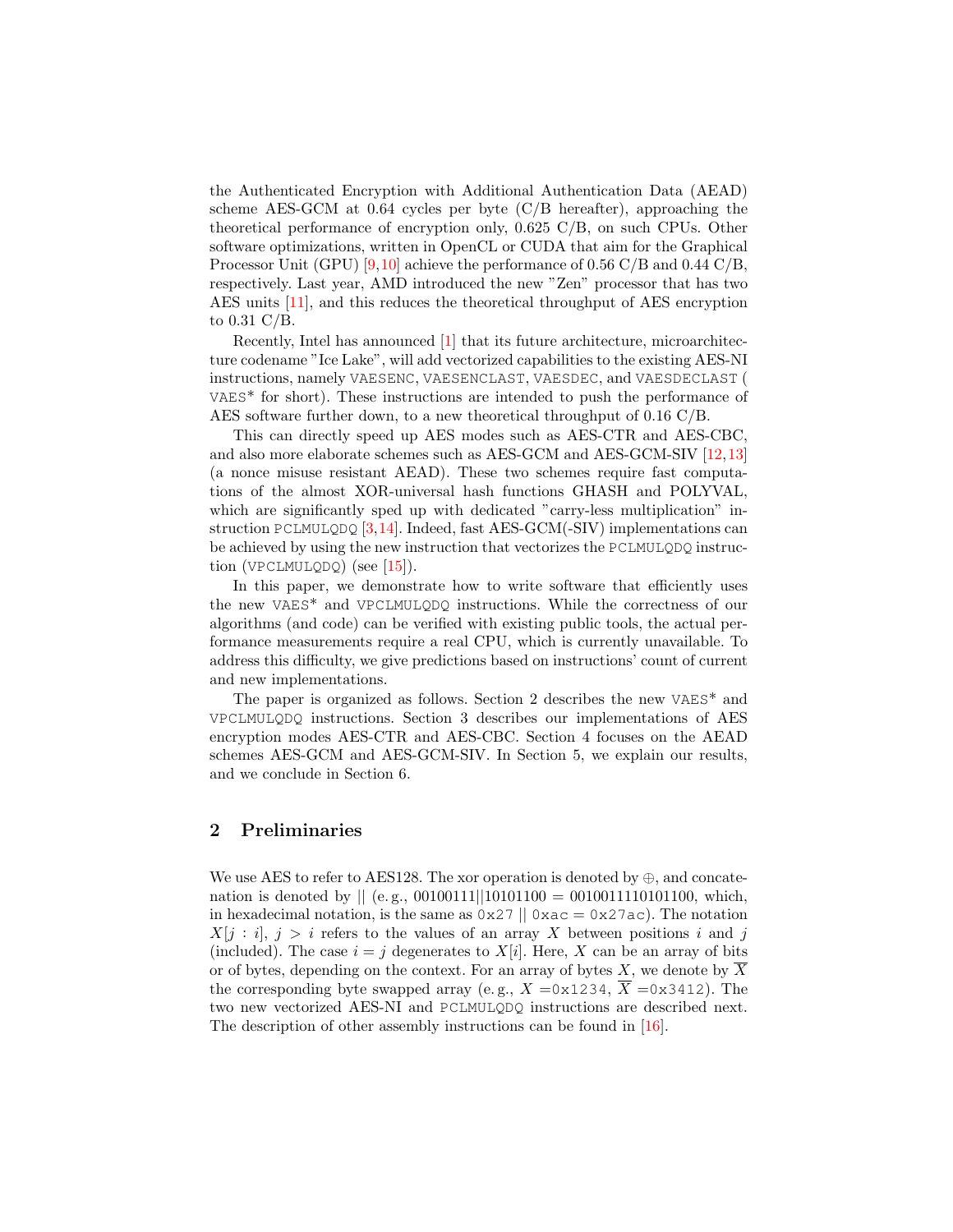### 2.1 Vectorized AES-NI

Intel's AES-NI instructions (AES\*) include AESKEYGENASSIST and AESIMC to support [AES](#page-0-0) key expansion and AESENC/DEC(LAST) to support the [AES](#page-0-0) encryption/decryption, respectively. Alg. [1](#page-2-0) illustrates the new VAES<sup>\*</sup> instructions. These are able to perform one round of [AES](#page-0-0) encryption/decryption on  $KL = 1/2/4$  128-bit operands (two qwords), having both register-memory and register-register variant (we use only the latter here). The inputs are two source operands, which are 128/256/512-bit registers (named xmm, ymm, zmm, respectively), that (presumably) represent the round key and the state (plaintext/ciphertext). The special case  $KL = 1$  using xmm registers degenerates to the current version of AES\*.

<span id="page-2-0"></span>

| <b>Algorithm 1</b> VAES <sup>*</sup> , and VPCLMULQDQ instructions $[1]$ |
|--------------------------------------------------------------------------|
| Inputs: SRC1, SRC2 (wide registers)                                      |
| Outputs: DST (a wide register)                                           |
| 1: procedure VAES*(SRC1, SRC2)                                           |
| for $i := 0$ to $KL - 1$ do<br>2:                                        |
| 3:<br>$i = 128i$                                                         |
| RoundKey[127 : 0] = $\text{SRC2}[j + 127 : j]$<br>4:                     |
| $T[127:0] = (Inv)ShiftRows(SRC1[j + 127:j])$<br>5:                       |
| $T[127:0] = (Inv)SubBytes(T[127:0])$<br>6:                               |
| $T[127:0] = (Inv)MixColumns(T[127:0])$<br>7:                             |
| $\triangleright$ Only on VAESENC/VAESDEC.                                |
| $DST[j + 127 : j] = T[127 : 0] \oplus \text{RoundKey}[127 : 0]$<br>8:    |
| return DST<br>9:                                                         |
| Inputs: SRC1, SRC2 (wide registers) Imm8 (8 bits)                        |
| Outputs: DST (a wide register)                                           |
| 1: procedure VPCLMULQDQ(SRC1, SRC2, Imm8)                                |
| for $i := 0$ to $KL - 1$ do<br>2:                                        |
| $i_1 = 2i + Imm8[0]$<br>3:                                               |
| 4:<br>$i_2 = 2i + Imm8[4]$                                               |
| T1[ $63:0$ ] = SRC1[ $64(j_1 + 1) - 1:64(j_1)$<br>5:                     |
| $T2[ 63:0 ] =$ SRC2[ $64(j_2 + 1) - 1:64(j_2)$ ]<br>6:                   |
| DST[ $128(i + 1) - 1:128i$ ] = PCLMULQDQ(T1, T2)<br>7:                   |
| 8:<br>return DST                                                         |

#### 2.2 Vectorized **VPCLMULQDQ**

Alg. [1](#page-2-0) (bottom) illustrate the functionality of the new vectorized VPCLMULQDQ instruction. It vectorizes polynomial (carry-less) multiplication, and is able to perform  $KL = 1/2/4$  multiplications of two qwords in parallel. The 64-bit multiplicands are selected from two source operands and are determined by the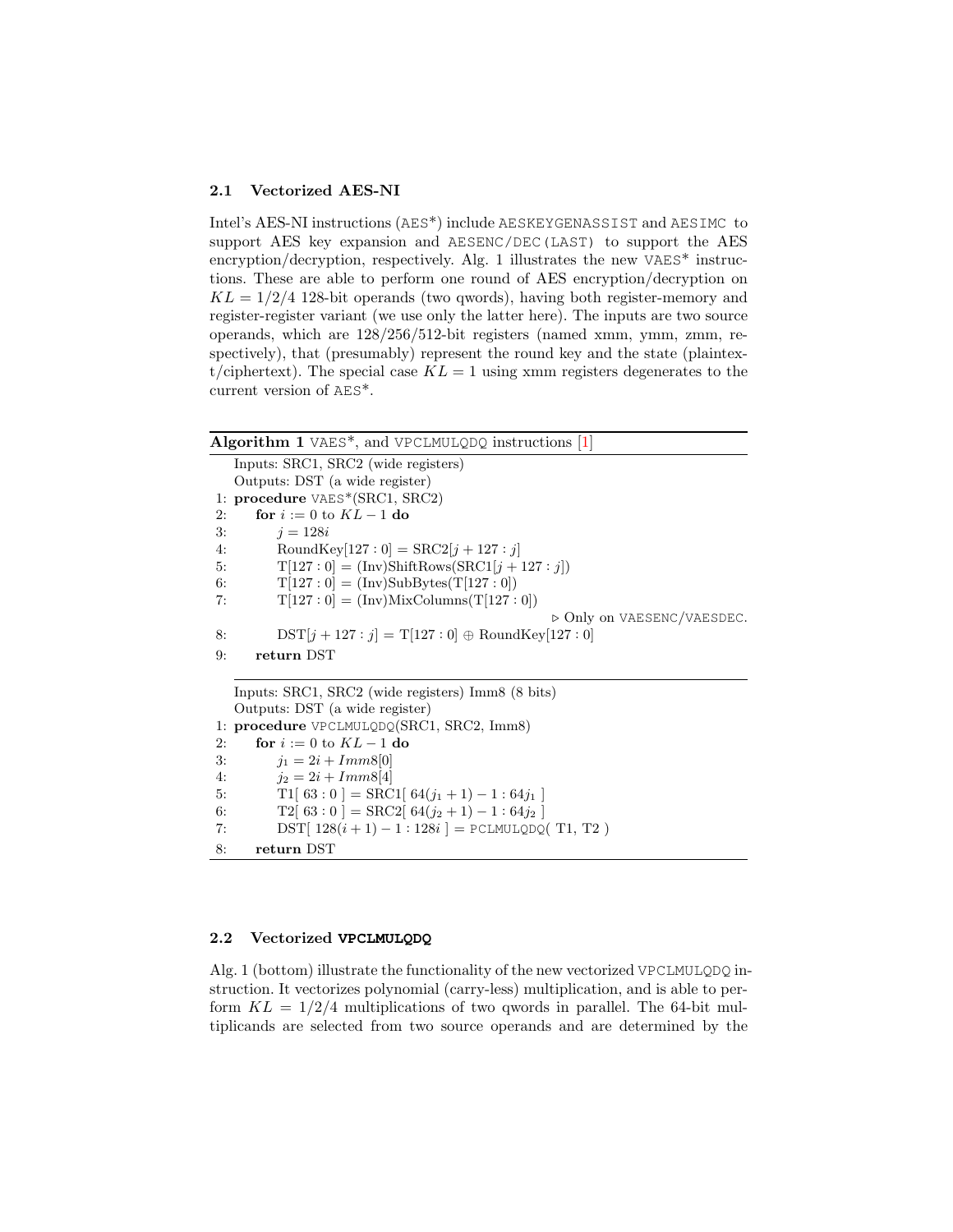value of the immediate byte. The case  $KL = 1$  degenerates to the current VPCLMULQDQ instruction.

# <span id="page-3-0"></span>3 Accelerating AES with **VAES**\*

The use of the VAES\* instructions for optimizing the various uses of [AES](#page-0-0) is straightforward for some cases (e. g., [AES-ECB,](#page-0-0) [AES-CTR,](#page-0-0) [AES-CBC](#page-0-0) decryption). For example, to optimize [AES-CTR,](#page-0-0) which is a naturally parallelizable mode, we only need to replace each xmm with zmm register and handle the counter in a vectorized form. In some other case, using the new instruction is more elaborate (e. g., optimizing [AES-CBC](#page-0-0) encryption, [AES-GCM,](#page-0-0) or [AES-](#page-0-0)[GCM-SIV\)](#page-0-0).

Fig. [1](#page-3-1) compares legacy (Panel a.) and vectorized (Panel b.) codes of [AES-](#page-0-0)[CTR.](#page-0-0) In both cases, the counter is loaded and incremented first (Steps 6-8 and 7-8, respectively). In Panel b., Steps 9-11, the key schedule is duplicated 4 times in 11-zmm registers (zmm0-zmm10). The encryption is executed in Steps 9-13, and 12-16, of Panels a and b, respectively. Finally, the plaintext is xored and the results are stored.

|        | (a) Legacy AES-CTR                                                          | (b) Vectorized AES-CTR                                                        |
|--------|-----------------------------------------------------------------------------|-------------------------------------------------------------------------------|
|        | 1 .set t, $%$ mm12                                                          | 1 .set t, $%$ $\mathbb{Z}$ mm12                                               |
|        | 2 .set ctrReg, %xmm11                                                       | 2 .set $\text{ctrReg}$ , $\%$ zmm11                                           |
|        | 3 inc_mask:                                                                 | 3 inc_mask:                                                                   |
|        | 4.long $0,0,0,0x01000000$                                                   | $4 \cdot \text{long} \quad 0,0,0,0 \times 010000000, 0,0,0,0 \times 02000000$ |
| 5      |                                                                             | $5$ .long $0,0,0,0x03000000,0,0,0x04000000$                                   |
|        | 6 <b>vmovdqu</b> $(\text{ctr})$ , $\text{ctrReg}$<br>6                      |                                                                               |
| 7.     | $\cdot$ irp j, 1, 2, 3, 4                                                   | 7 vbroadcasti $64x2$ (ctr), ctrReg                                            |
| 8      | <b>vpadd</b> $inc\_mask(\%rip)$ , $ctrReg$                                  | 8 vpadd inc_mask(%rip), ctrReg                                                |
| -9     | <b>vpxor</b> $(key)$ , $ctrReg$ , $t$                                       | 9 $\cdot$ irp i, 0, 1, 2, 3, 4, 5, 6, 7, 8, 9, 10, 11                         |
| 10     | $\mathbf{.irp}$ i, 1, 2, 3, 4, 5, 6, 7, 8, 9                                | 10 vbroadcasti $64x2 \ i*0x10 (key)$ , zmm\i                                  |
| $11 -$ | <b>vaesenc</b> $\iota * 0x10(\text{key})$ , t, t                            | $11$ .endr                                                                    |
| 12     | .endr                                                                       | 12 vpxorq $\%$ mm0, ctrReg, t                                                 |
| 13     | <b>vaesenclast</b> $10*0x10(key), t, t13$ .irp i, 1, 2, 3, 4, 5, 6, 7, 8, 9 |                                                                               |
| 14     | $vpxor$ (pt), t, t                                                          | 14 <b>vaesenc</b> $\mathscr{C}_{\mathbf{z}}(t, t, t)$                         |
|        | 15 vmovdqu tmp, $(ct)$                                                      | $15$ .endr                                                                    |
|        | 16 <b>lea</b> $0x10(pt)$ , pt                                               | 16 vaesenclast $\%mm10, t$ , t                                                |
| 17     | lea $0x10(ct)$ , ct                                                         | 17 <b>vpxorq</b> $(pt)$ , t, t                                                |
|        | $18$ .endr                                                                  | 18 vmovdqu64 t, $(ct)$                                                        |

<span id="page-3-1"></span>Fig. 1. [AES-CTR](#page-0-0) sample (AT&T assembly syntax);  $ct[511:0] = AES-CTR(pt[511:0],$ key).

A mode like [AES-CBC](#page-0-0) encryption is serial by nature, and cannot be parallelized. However, we note that the VAES\* instructions encrypt 2/4 independent plaintext streams in parallel. To do this, we need to rearrange ("transpose") the inputs/outputs in order to make them suitable for vectorized code such as in Fig. [1.](#page-3-1)

Fig. [2](#page-4-0) illustrates how to handle four independent 4∗128-bit plaintext streams  $(A, B, C, D)$ . We first load the four 512-bit values into four zmm registers (red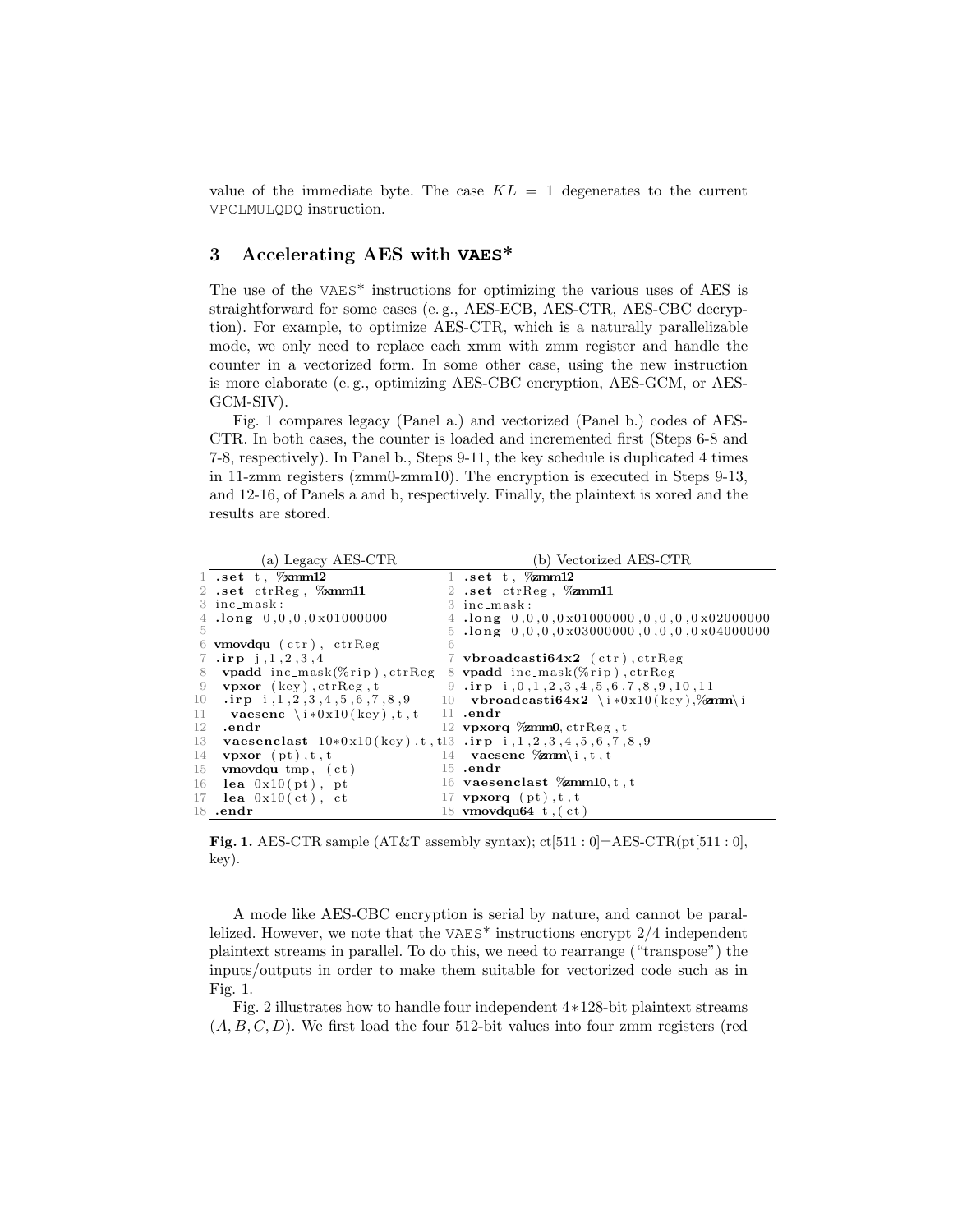

<span id="page-4-0"></span>Fig. 2. Transposing a  $4 \times 4$  128-bit (input in red; output in green) by executing eight VPERMI2Q instructions. Every group of four instructions can run in parallel.

upper left vectors), then use the VPERMI2Q instruction to permute the qwords of each two vectors  $A, B$  and  $C, D$  (orange vectors). VPERMI2Q receives two source operands and a mask operand, which is also the destination operand (all are wide registers). Therefore, the mask must be re-set before each VPERMI2Q execution. Finally, we use the VPERMI2Q instruction to calculate the final results (green right bottom vectors). The flow requires 4 loads 8 permutations and 8 mask preparations, with total of 20 instructions per 256-bytes of processed data (e. g., plaintexts). We find this method to be very efficient. Other transposing methods can use the VPGATHERQQ/VPSCATTERQQ or the VPUNPCK instructions, but suffer from high instructions' latency, or need to use more instructions for the same task. Note that the VPUNPCK instruction is recommended for transposing a matrix of size  $4 \times 4$  with elements of size  $4 * 64$ -bit, but this is not the case here.

Leveraging the pipeline capabilities efficienly Fast [AES](#page-0-0) computations need to operate on multiple independent blocks in parallel [\[4\]](#page-9-2), in order to hide the latency of the instrcutions and make the flow depend only on their throughput. The optimal number of blocks is determined by the latency and throughput of the VAES\* instructions [\[17\]](#page-9-16), and the number of available registers. The latency of VAES\* is 4 cycles on architecture codename "Skylake" (was 7 cycles on earlier processor generations), and their throughput is 1 cycle. In addition, the AVX512 architecture has 32 zmm registers, which can be used together with the VAES\* instructions. For example, in [AES-CTR](#page-0-0) we can allocate 11 registers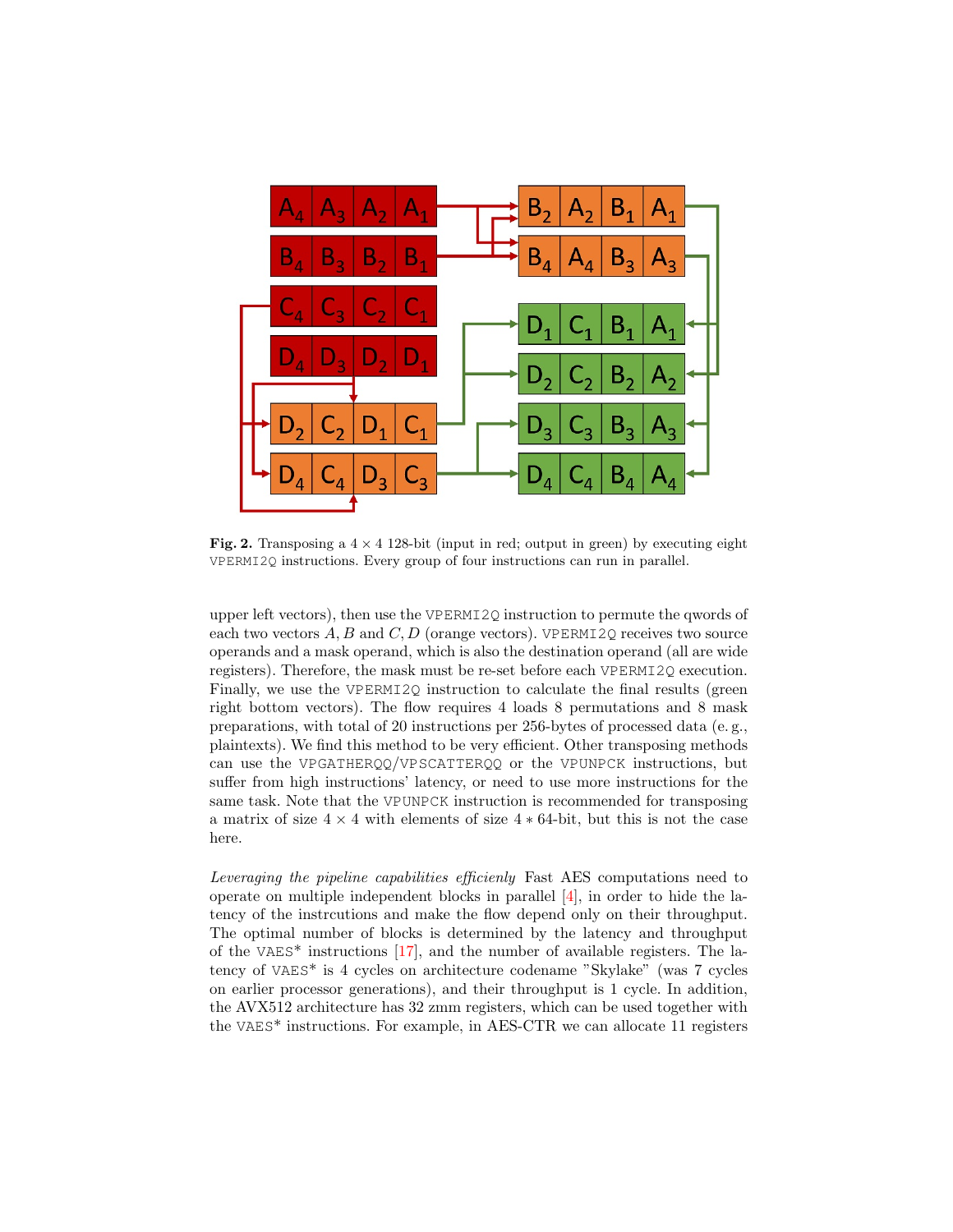for the [AES](#page-0-0) round keys, and split the rest among the counters and their the plaintext/ciphertext states ( $\sim 10$  each). Consequently, it is possible to process 10 packets of 4 blocks in parallel, instead of only 8 packets of 1 block, as with the current instructions.

# <span id="page-5-0"></span>4 AES-GCM and AES-GCM-SIV

[AES-GCM](#page-0-0) [\[18,](#page-10-0)[19\]](#page-10-1) and [AES-GCM-SIV](#page-0-0) [\[12,](#page-9-10)[13\]](#page-9-11) are [AEAD](#page-0-0) schemes [\(AES-GCM-](#page-0-0)[SIV](#page-0-0) is nonce-misuse resistant). Their encryption flows are outlined in Algorithms [2](#page-5-1) and [3.](#page-5-2) Both modes include [AES-CTR](#page-0-0) encryption (the code is already shown in Fig. [1\)](#page-3-1).

<span id="page-5-1"></span>

| Algorithm 2 AES-GCM encryption $[18, 19]$ |  |  |  |  |
|-------------------------------------------|--|--|--|--|
|-------------------------------------------|--|--|--|--|

Inputs:  $K$  (128 bits),  $IV$  (96 bits),  $A$  (AAD),  $M$  (message) **Outputs:**  $T$  (tag, 128 bits),  $C$  (ciphertext) 1: procedure  $AES-GCM(K, IV, A, M)$  $AES-GCM(K, IV, A, M)$ 2:  $H = \text{AES}(K, 0^{128})$ 3:  $CTR_0 = IV || 0^{31}1$ 4: **for**  $i = 0, 1, ..., v - 1$  **do** 5:  $CTR_i = CTR[127:32]]((CTR[31:0]+i) \pmod{2^{32}}$ 6:  $C_i = \text{AES}(K, CTR_i) \oplus M_i$ 7:  $T = \text{GHASH}(H, A, C) \oplus \text{AES}(K, CTR_0)$ 8: return  $C, T$ 

<span id="page-5-2"></span>

|  | Algorithm 3 AES-GCM-SIV encryption $[12, 13]$ |  |  |  |
|--|-----------------------------------------------|--|--|--|
|--|-----------------------------------------------|--|--|--|

**Inputs:**  $K_1$  (128 bits),  $K_2$  (128 or 256 bits), N (96 bits), A (AAD),  $L_A$  (A length in bytes),  $M$  (message),  $L_M$  ( $M$  length in bytes) Outputs:  $T$  (tag, 128 bits),  $C$  (ciphertext)

1: procedure [AES-GCM-SIV](#page-0-0) $(K_1, K_2, N, A, L_A, M, L_M)$ 2:  $Tmp = \text{POLYVAL}(K_1, A||M||L_A||L_M)$ 3:  $T = \text{AES}(K_2, 0 || (Tmp \oplus N)[126 : 0])$ 4: for  $i = 0, 1, ..., v - 1$  do 5:  $CTR_i = 1||T[126:32]||((T[31:0] + i) \pmod{2^{32}})$ 6:  $C_i = AES(K_2, CTR_i) \oplus M_i$ 7: return  $C = (C_1, \ldots, C_{v-1}), T$ 

We focus on optimizing the universal hashing parts of these algorithms, which are not identical: [AES-GCM](#page-0-0) uses GHASH and [AES-GCM-SIV](#page-0-0) uses POLYVAL.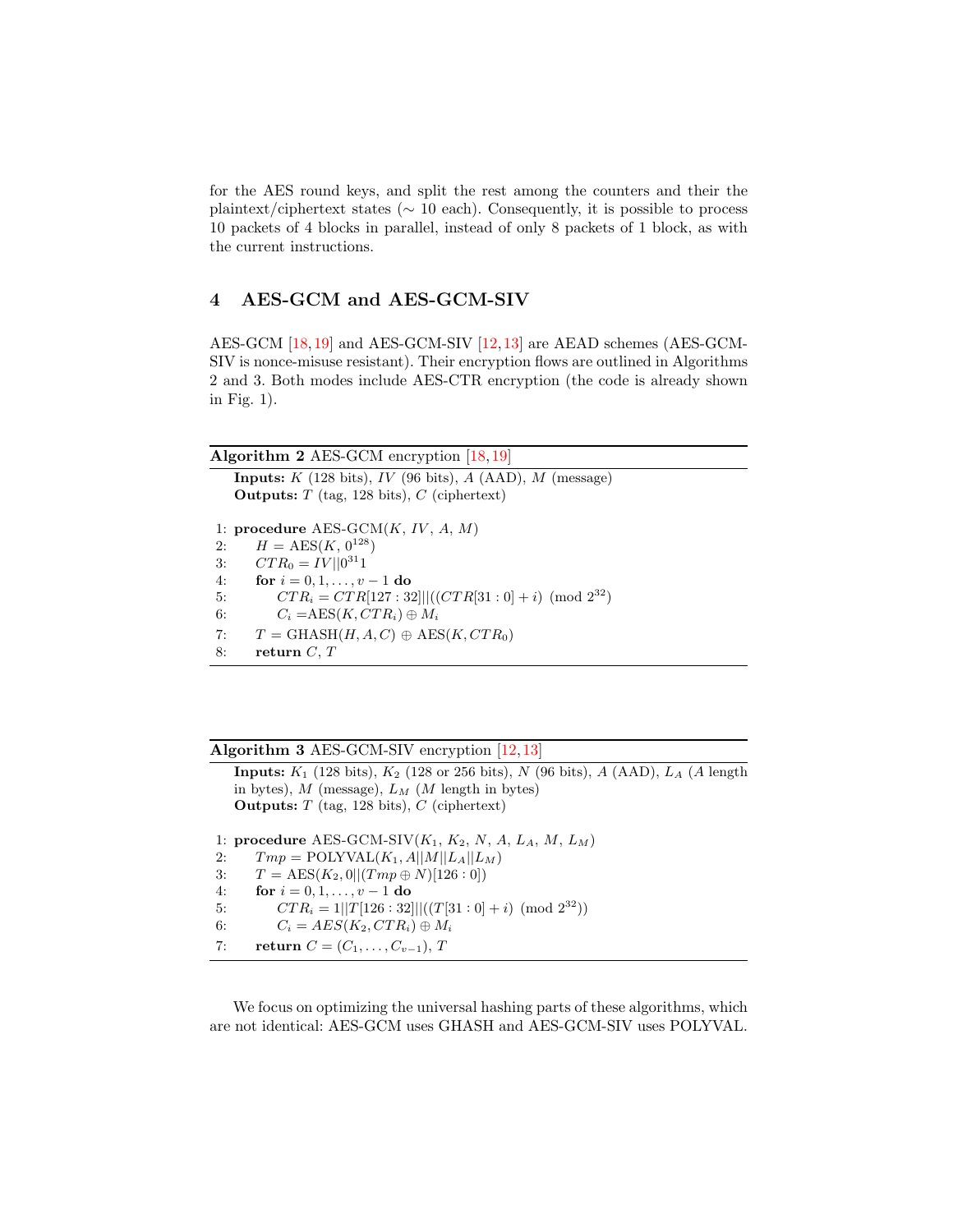Both hash functions operate in  $\mathbb{F} = \mathbb{F}_{2^{128}}$  (but with different reduction polynomials) and evaluate a polynomial with coefficients  $X_1, X_2, \ldots, X_s$  (for some s) in F at some point  $H \in \mathbb{F}$  (which is the hash key). As shown in [\[13\]](#page-9-11):

$$
POLYVAL(H, X_1, X_2, \ldots, X_s) =
$$
  
\n
$$
(GHASH((\overline{H \otimes x}), (\overline{X_1}), (\overline{X_2}), \ldots, (\overline{X_s})))
$$

so if suffices to demonstrate the implementation of POLYVAL.

The "Aggregated Reduction" method (see [\[14\]](#page-9-13)) replaces Hoeren's method with a per-block reduction  $(T_i = ((X_i \oplus T_{i-1}) \otimes H) \pmod{Q(x)}$ , with a deferred reduction based on pre-computing  $t > 0$  powers of H stored in a table (Htbl).

$$
T_i = ((X_i \otimes H) \oplus (X_{i-1} \otimes H^2) \oplus \cdots \oplus
$$
  

$$
(X_{i-(t-1)} + T_{i-t}) \otimes H^t) \pmod{Q(x)}
$$

 $(\otimes$  is field multiplication;  $Q(x)$  is the reduction polynomial).

Fig. [3](#page-6-0) compares codes for initializing Htbl. Panel (a) describes the legacy implementation with  $t = 8$ . Panel (b) describes a vectorized implementation for calculating  $t = 4 * 8$  powers of H. Both snippets use the GFMUL function for the field multiplication. Fig. [4](#page-7-1) presents GFMUL4 that performs 4 multiplications in parallel. The same code is used for GFMUL and GFMUL2, but over different registers (xmm/ymm). Steps 1-10 perform "Schoolbook" multiplication, and Steps 12-20 perform the reduction (see [\[14\]](#page-9-13)). An implementation that uses "Aggregated Reduction" should first perform  $H \otimes X_t$  as in Fig. [4,](#page-7-1) Steps 1-5. Then process  $H^i \otimes X_{t-i}$ ,  $i = 1, ..., t-1$  in parallel and accumulate the results. Subsequently, perform the reduction steps 7-20.

|                |         | (a) Legacy $H$ tbl-init(8)           | (b) Vectorized $H$ tbl-init $(32)$                                     |
|----------------|---------|--------------------------------------|------------------------------------------------------------------------|
|                |         | 1 vmovdqu $(H)$ , $\%$ mm0           | 1 vmovdqu $(H)$ , $\%$ mm0                                             |
|                |         | 2 vmovdqu %xmm0, %xmm1               | $2 \,$ vmovdqu $\,$ $\%$ mm $0, \, \,$ $\%$ mm $1$                     |
|                |         | 3 $\cdot$ irp i, 0, 1, 2, 3, 4, 5, 6 | 3 vmovdqu $\%$ xmm0, (Htbl)                                            |
| $\overline{4}$ |         |                                      | $\mathbf{v}$ movdqu $\%$ xmm0, \ i * 0 x 10 (Htbl) 4 call GFMUL        |
|                | 5 call  | <b>GFMUL</b>                         | 5 vmovdqu $\%$ mm0, $0 \times 10$ (Htbl)                               |
|                | 6 .endr |                                      | 6 call GFMUL                                                           |
|                |         |                                      | 7 vmovdqu $\%$ mm0, 7*0x10(Htbl)7 vbroadcasti64x2 0x10(Htbl), $\%$ mm1 |
|                | 8 ret   |                                      | $8$ vmovdqu64 (Htbl), $\%$ mm0                                         |
|                |         |                                      | 9 call GFMUL2                                                          |
|                |         |                                      | 10 vmovdqu64 $\%$ mm0, 0x20(Htbl)                                      |
|                |         |                                      | 11 vbroadcasti $64x2$ 0x30(Htbl), $%$ zmm1                             |
|                |         |                                      | 12 vmovdqu64 $(Htb)$ , $\%$ zmm0                                       |
|                |         |                                      | 13 $\cdot$ irp i, 1, 2, 3, 4, 5, 6, 7                                  |
|                |         |                                      | $14$ call $GFMUIA$                                                     |
|                |         |                                      | 15 vmovdqu64 $\%$ mm0, \i*0x40(Htbl)                                   |
|                |         |                                      | $16$ .endr                                                             |
|                |         |                                      | $17$ ret                                                               |

<span id="page-6-0"></span>**Fig. 3.** Initializing the HTBL. (a) legacy  $t = 8$ , (b) vectorized  $t = 8 * 4$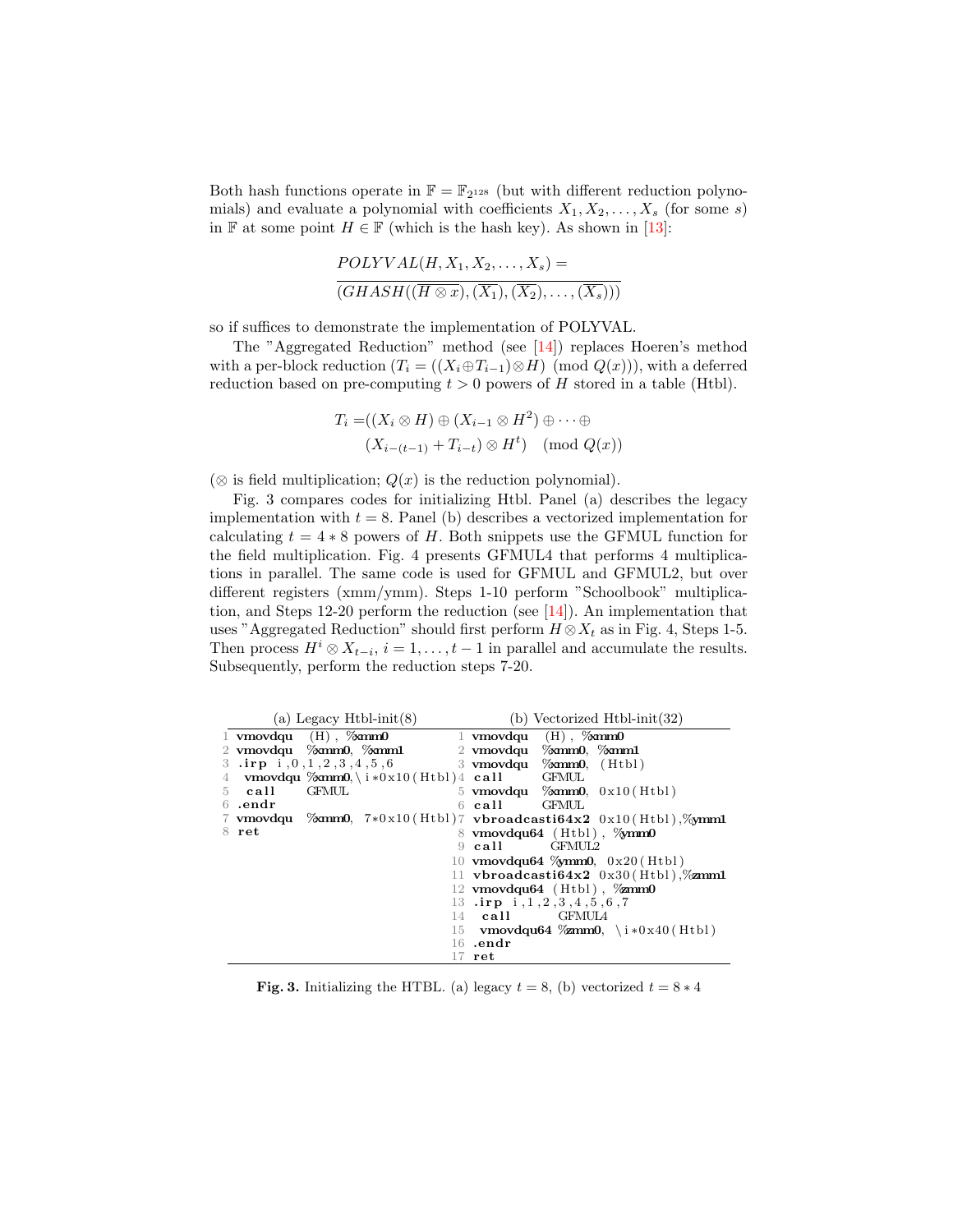|    | 1 vpclmulqdq $$0x00$ , $\%$ mm1, $\%$ mm0, $\%$ mm2                                                                                                                                                                                                                                                                 |  |                                             |  |
|----|---------------------------------------------------------------------------------------------------------------------------------------------------------------------------------------------------------------------------------------------------------------------------------------------------------------------|--|---------------------------------------------|--|
|    | 2 vpclmulqdq $\frac{1}{2}$ ( $\frac{1}{2}$ $\frac{1}{2}$ $\frac{1}{2}$ $\frac{1}{2}$ $\frac{1}{2}$ $\frac{1}{2}$ $\frac{1}{2}$ $\frac{1}{2}$ $\frac{1}{2}$ $\frac{1}{2}$ $\frac{1}{2}$ $\frac{1}{2}$ $\frac{1}{2}$ $\frac{1}{2}$ $\frac{1}{2}$ $\frac{1}{2}$ $\frac{1}{2}$ $\frac{1}{2}$ $\frac{1}{2}$ $\frac{1}{2$ |  |                                             |  |
|    | 3 vpclmulqdq $\frac{10 \times 10}{2}$ , $\frac{20 \times 10}{2}$ , $\frac{20 \times 10}{2}$ , $\frac{20 \times 10}{2}$                                                                                                                                                                                              |  |                                             |  |
|    | 4 vpclmulqdq $\sqrt[6]{x}$ 0x01, $\sqrt[6]{x}$ mm1, $\sqrt[6]{x}$ mm0, $\sqrt[6]{x}$ mm4                                                                                                                                                                                                                            |  |                                             |  |
|    | 5 vpxorq $\%$ zmm4, $\%$ zmm3, $\%$ zmm3                                                                                                                                                                                                                                                                            |  |                                             |  |
| 6  |                                                                                                                                                                                                                                                                                                                     |  |                                             |  |
|    | $\frac{7}{7}$ vpslldq \$8, $\%$ zmm3, $\%$ zmm4                                                                                                                                                                                                                                                                     |  |                                             |  |
|    | 8 vpsrldq \$8, % zmm3, % zmm3                                                                                                                                                                                                                                                                                       |  |                                             |  |
|    | 9 vpxorq $\%$ zmm4, $\%$ zmm2, $\%$ zmm2                                                                                                                                                                                                                                                                            |  |                                             |  |
|    | 10 vpxorq $\%$ zmm3, $\%$ zmm5, $\%$ zmm5                                                                                                                                                                                                                                                                           |  |                                             |  |
| 11 |                                                                                                                                                                                                                                                                                                                     |  |                                             |  |
|    | 12 vpclmulqdq $$0x10, poly(\%rip)$ , $\%mm2, \%mm3$                                                                                                                                                                                                                                                                 |  |                                             |  |
|    | 13 <b>vpshufd</b>                                                                                                                                                                                                                                                                                                   |  | $$78$ , $\%$ zmm2, $\%$ zmm4                |  |
|    | 14 vpxorq $\%$ zmm4, $\%$ zmm3, $\%$ zmm2                                                                                                                                                                                                                                                                           |  |                                             |  |
| 15 |                                                                                                                                                                                                                                                                                                                     |  |                                             |  |
|    | $16$ vpclmulqdq                                                                                                                                                                                                                                                                                                     |  | $\text{$0x10$, poly(\%rip), \%zmm2, \%zmm3$ |  |
|    | $17$ vpshufd                                                                                                                                                                                                                                                                                                        |  | $$78$ , $\%$ mm2, $\%$ mm4                  |  |
|    | 18 vpxorq $\%$ zmm4, $\%$ zmm3, $\%$ zmm2                                                                                                                                                                                                                                                                           |  |                                             |  |
| 19 |                                                                                                                                                                                                                                                                                                                     |  |                                             |  |
|    | $20$ vpxorq                                                                                                                                                                                                                                                                                                         |  | $\%zmm5, \%zmm2, \%zmm0$                    |  |
|    | $21$ ret                                                                                                                                                                                                                                                                                                            |  |                                             |  |

<span id="page-7-1"></span>**Fig. 4.** The function GFMUL4, performs vectorized  $A_1 \otimes A_2 \pmod{Q(x)}$ .

In the vectorized implementation we load 4 values from Htbl into each zmm register e.g.,  $zmm(i) = \{H^{4i}, H^{4i+1}, H^{4i+2}, H^{4i+3}\}\.$  To multiply the matching values  $(H^i, X_{t-i})$ , we first need to reverse their order e.g.,  $zmm(i)$  =  ${H^{4i+3}, H^{4i+2}, H^{4i+1}, H^{4i}}$ . We do this using the VSHUFI64X2 instruction: "vshufi64x2 0x1b,  $szmm(i)$ ,  $szmm(i)$ ,  $szmm(i)$ ". Eventually, we end with  $T_j = \sum_{i \equiv j \pmod{4}} (H^i \otimes X_{t-i}), j = 1, \ldots, 4$ . Fig. [5](#page-7-2) shows the final aggre $i=1,\ldots,t$ gation step.

| $1$ vextracti $64x4$ | $$1,$ $%$ zmm0, $%$ mm1 |
|----------------------|-------------------------|
| $2$ vpxor            | %mm1, %mm0, %mm0        |
| $3$ vextracti $128$  | \$1, %mm0, %mm1         |
| $4$ vpxor            | Yomm1, Yomm0, Yomm0     |

<span id="page-7-2"></span>Fig. 5. The vectorized Aggregated Reduction method - Final aggregation.

## <span id="page-7-0"></span>5 Results

We implemented x86 assembly code for [AES-CTR](#page-0-0) and POLYVAL, using VAES\* and VPCLMULQDQ instructions, pipelining 1 or 8 streams in parallel (the suffix "x8" distinguishes the implementations). To predict the potential improvement on future architectures before real samples are available, we used the Intel [Soft](#page-0-0)[ware Developer Emulator \(SDE\)](#page-0-0) [\[20\]](#page-10-2). This tool allows us to count the number of instructions executed during each of the tested functions. We marked the start/end boundaries of each function with "SSC marks" 1 and 2, respectively.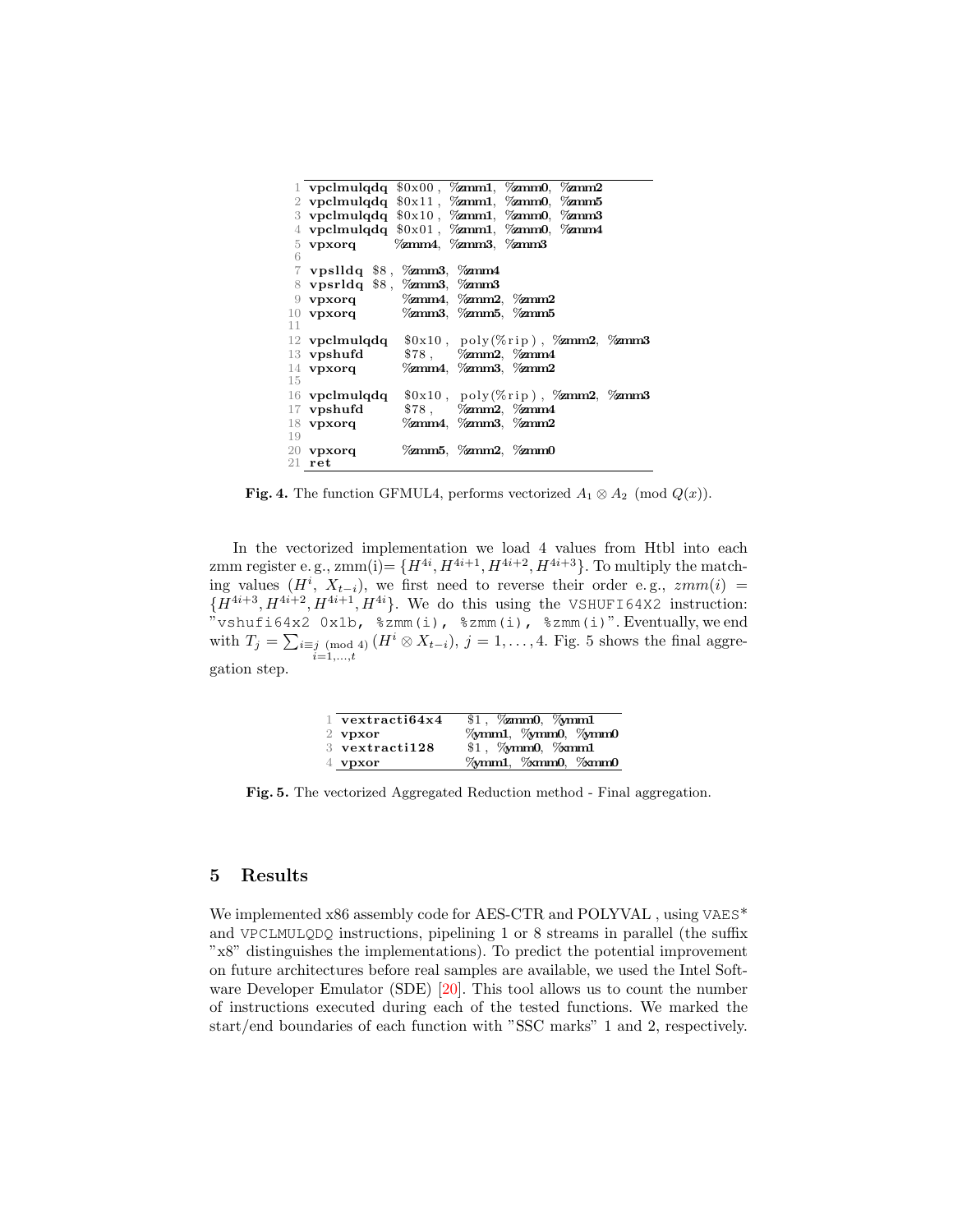This is done by executing "movl ssc\_mark, %ebx; .byte 0x64, 0x67, 0x90" and invoking the [SDE](#page-0-0) with the flags "-start ssc mark 1 -stop ssc mark 2 -mix -icl". The rationale is that a reduced number of instructions typically indicates improved performance that will be observed on a real processor (although the exact relation between the instructions count and the eventual cycles count is not known in advanced).

Table [1](#page-8-1) compares the instructions count in our implementations. The results confirm our prediction that [AES](#page-0-0) algorithms can be sped up by a factor of  $3 - 4x$ and that better speedups are expected when operating on larger buffers.

| Algorithm             | PT SIZE | Legacy | Vectorized   Ratio |      |
|-----------------------|---------|--------|--------------------|------|
|                       | (bytes) | impl.  | impl.              |      |
| AES-CTR               | 512     | 608    | 178                | 3.42 |
| AES-CTR               | 8,192   | 9,248  | 2,338              | 3.96 |
| AES-CTRx8             | 512     | 493    | 150                | 3.29 |
| AES-CTRx8             | 8,192   | 7.453  | 1,890              | 3.94 |
| POLYVALx8             | 4,096   | 2,816  | 794                | 3.55 |
| POLYVAL <sub>x8</sub> | 8,192   | 5,536  | 1,474              | 3.76 |
| POLYVAL <sub>x8</sub> | 16,384  | 10,976 | 2,834              | 3.87 |

<span id="page-8-1"></span>Table 1. Instructions count comparison (lower is better)

## <span id="page-8-0"></span>6 Conclusion

This paper shows how to leverage Intel's new instruction VPCLMULQDQ and VAES\* for accelerating encryption with [AES.](#page-0-0) Our results predict that optimized vectorized [AES](#page-0-0) code can approach the new theoretical bound of 0.16 C/B on forthcoming CPUs, about 4x faster than current implementations. We demonstrated optimized [AES-CTR](#page-0-0) and [AES-GCM\(](#page-0-0)-SIV) code snippets that can approach this limit. For serial mode such as [AES-CBC,](#page-0-0) we showed how to optimize code by processing multiple message streams in parallel.

### Acknowledgements

This research was supported by: The Israel Science Foundation (grant No. 1018/ 16); The Ministry of Science and Technology, Israel, and the Department of Science and Technology, Government of India; The BIU Center for Research in Applied Cryptography and Cyber Security, in conjunction with the Israel National Cyber Bureau in the Prime Minister's Office; The Center for Cyber Law and Policy at the University of Haifa.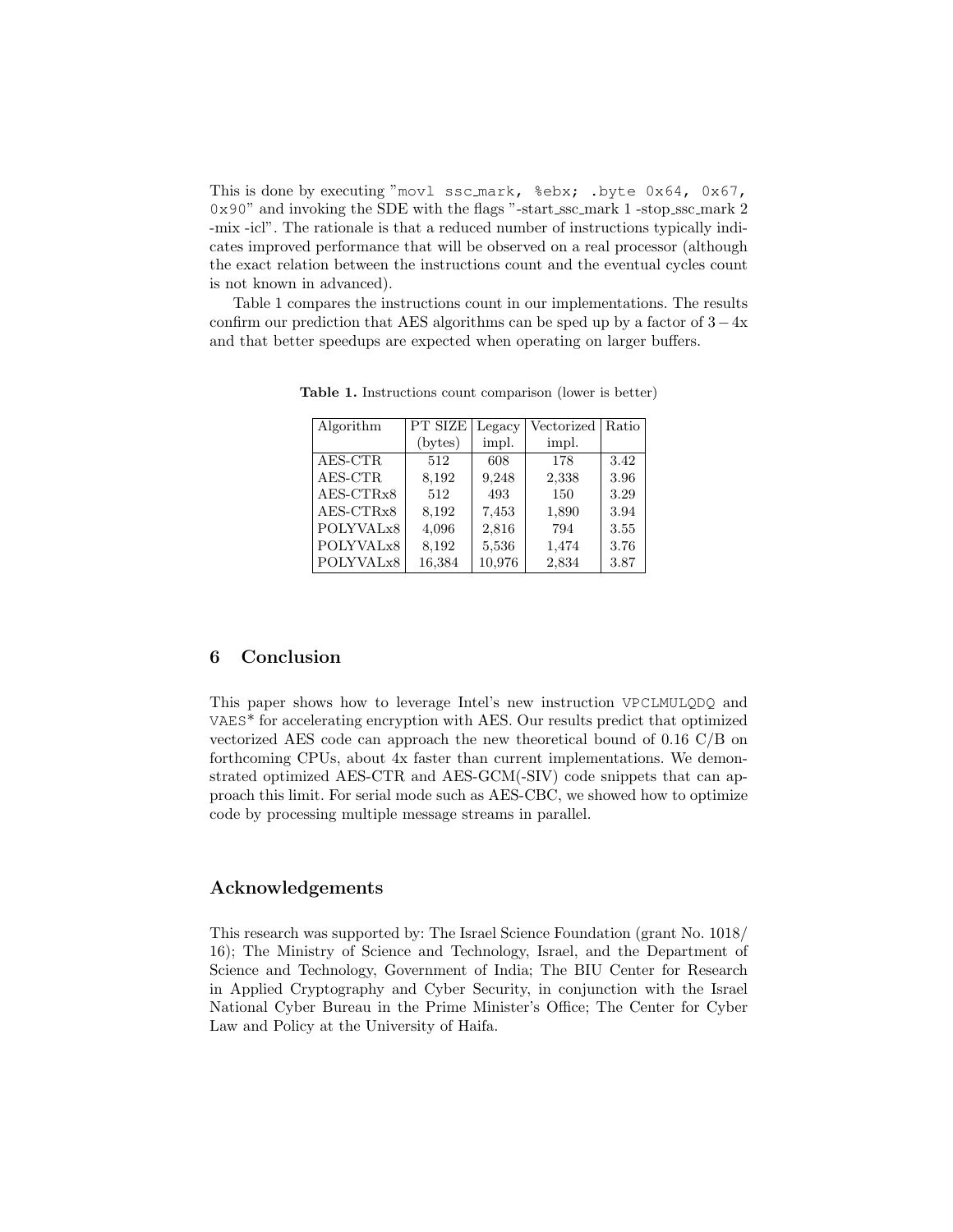## References

- <span id="page-9-0"></span>1. −: Intel architecture instruction set extensions programming reference. https://software.intel.[com/sites/default/files/managed/c5/15/](https://software.intel.com/sites/default/files/managed/c5/15/architecture-instruction-set-extensions-programming-reference.pdf) [architecture-instruction-set-extensions-programming-reference](https://software.intel.com/sites/default/files/managed/c5/15/architecture-instruction-set-extensions-programming-reference.pdf).pdf (October 2017)
- <span id="page-9-1"></span>2. Gueron, S.: Intel <sup>R</sup> Advanced Encryption Standard (AES) New Instructions Set Rev. 3.01. Intel Software Network (2010)
- <span id="page-9-12"></span>3. Gueron, S., Kounavis, M.: Efficient implementation of the Galois Counter Mode using a carry-less multiplier and a fast reduction algorithm. Information Processing Letters  $110(14)$  (2010) 549 – 553
- <span id="page-9-2"></span>4. Gueron, S.: Intel's New AES Instructions for Enhanced Performance and Security. In: FSE. Volume 5665., Springer (2009) 51–66
- <span id="page-9-3"></span>5. Bahajji, Z.A.: Indexing HTTPS pages by default. [https://](https://security.googleblog.com/2015/12/indexing-https-pages-by-default.html) security.googleblog.[com/2015/12/indexing-https-pages-by-default](https://security.googleblog.com/2015/12/indexing-https-pages-by-default.html).html (Dec 2015)
- <span id="page-9-4"></span>6. −: Percentage of Web Pages Loaded by Firefox Using HTTPS. [https://](https://letsencrypt.org/stats/#percent-pageloads) letsencrypt.[org/stats/#percent-pageloads](https://letsencrypt.org/stats/#percent-pageloads) (Jan 2018)
- <span id="page-9-5"></span>7. Hodjat, A., Verbauwhede, I.: Area-throughput trade-offs for fully pipelined 30 to 70 Gbits/s AES processors. IEEE Transactions on Computers 55(4) (April 2006) 366–372
- <span id="page-9-6"></span>8. Mathew, S., Satpathy, S., Suresh, V., Anders, M., Kaul, H., Agarwal, A., Hsu, S., Chen, G., Krishnamurthy, R.: 340 mV #x2013;1.1 V, 289 Gbps/W, 2090-Gate NanoAES Hardware Accelerator With Area-Optimized Encrypt/Decrypt GF(2 4 ) 2 Polynomials in 22 nm Tri-Gate CMOS. IEEE Journal of Solid-State Circuits 50(4) (April 2015) 1048–1058
- <span id="page-9-7"></span>9. Manavski, S.A.: CUDA Compatible GPU as an Efficient Hardware Accelerator for AES Cryptography. In: 2007 IEEE International Conference on Signal Processing and Communications. (Nov 2007) 65–68
- <span id="page-9-8"></span>10. Patchappen, M., Yassin, Y.M., Karuppiah, E.K.: Batch processing of multi-variant AES cipher with GPU. In: 2015 Second International Conference on Computing Technology and Information Management (ICCTIM). (April 2015) 32–36
- <span id="page-9-9"></span>11. −: The "Zen" Core Architecture. http://www.amd.[com/en/technologies/zen](http://www.amd.com/en/technologies/zen-core)[core](http://www.amd.com/en/technologies/zen-core) (Jan 2018)
- <span id="page-9-10"></span>12. Gueron, S., Lindell, Y.: GCM-SIV: Full Nonce Misuse-Resistant Authenticated Encryption at Under One Cycle Per Byte. In: Proceedings of the 22Nd ACM SIGSAC Conference on Computer and Communications Security. CCS '15, New York, NY, USA, ACM (2015) 109–119
- <span id="page-9-11"></span>13. Gueron, S., Langley, A., Lindell, Y.: AES-GCM-SIV: Specification and Analysis. Cryptology ePrint Archive, Report 2017/168 (2017) [https://eprint](https://eprint.iacr.org/2017/168).iacr.org/ [2017/168](https://eprint.iacr.org/2017/168).
- <span id="page-9-13"></span>14. Gueron, S., Kounavis, M.E.: Intel <sup>R</sup> carry-less multiplication instruction and its usage for computing the GCM mode. White Paper (2010)
- <span id="page-9-14"></span>15. Drucker, N., Gueron, S., Krasnov, V.: Fast multiplication of binary polynomials with the forthcoming vectorized VPCLMULQDQ instruction. In: 2018 IEEE 25th Symposium on Computer Arithmetic (ARITH). (June 2018)
- <span id="page-9-15"></span>16. −: Intel <sup>®</sup>64 and IA-32 architectures software developers manual. Volume 3a: System Programming Guide (September 2015)
- <span id="page-9-16"></span>17. –: Intel <sup>®</sup>64 and IA-32 Architectures Optimization Reference Manual. (June 2016)